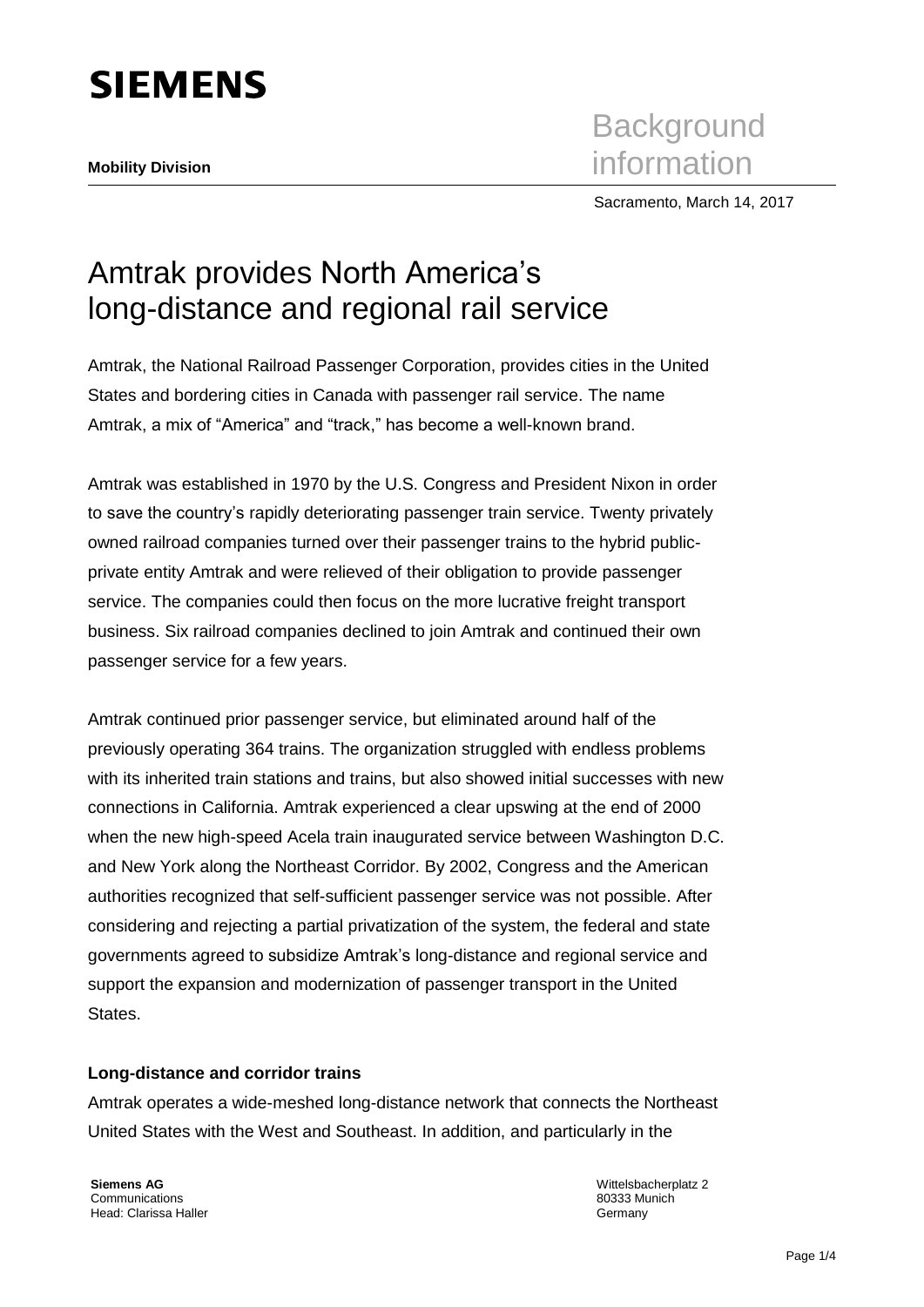eastern third and western region of the country, Amtrak provides so-called "corridor services" that – similar to regional rail transport in Germany – are organized and financed by the participating states. Mass transit and regional trains operate in the Northeast Corridor (Washington D.C., Boston, New York), Empire Corridor (New York, Albany, Canada), Keystone Corridor (New York, Harrisburg, Pittsburgh), South Corridor (New York, Charlotte, Miami), Northeast-Midwest Corridor (New York, Boston, Washington D.C., Chicago), Midwest Corridor (Greater Chicago, Missouri), Midwest-West Corridor (Chicago, Portland, Los Angeles, Kansas City) and the West Corridor (Los Angeles, Seattle, Oakland, Vancouver).

Amtrak's rail network covers over 34,000 kilometers and serves some 500 train stations in 46 states, Washington D.C. and three Canadian provinces with more than 300 trains daily. In these operations, Amtrak primarily uses rail networks owned by the private freight transport companies. In fiscal 2016, ended on September 30, 2016, Amtrak posted ticket revenue of USD2.14 billion and carried 31.3 million passengers.

#### **New electric locomotives**

In order to expand its service in the heavily traveled Northeast Corridor and replace aging locomotives, Amtrak ordered 70 electric locomotives worth EUR338 million (USD466 million) in October 2010. This order marked Siemens' entry into the important American locomotive market.

The Amtrak Cities Sprinter ACS-64 is built in the Siemens plant in Sacramento, California. The components come from Siemens and around 60 suppliers throughout the United States. The locomotive is based on the company's European Eurosprinter and Vectron platforms, has a top speed of 201 km/h, an output of up to 6.4 MW (thus its designation ACS-64), and can be operated with three overhead line voltages: 12 kV/25 Hz AC, 12.5 kV/60 Hz AC and 25 kV/60 Hz AC. Braking energy is recuperated and fed back into the overhead line, increasing the locomotive's efficiency. The first locomotives have been in service with passenger trains with up to 18 coaches on the Northeast Corridor between New York, Boston and Washington D.C. since February 2014. The last locomotives for the order were delivered in 2016.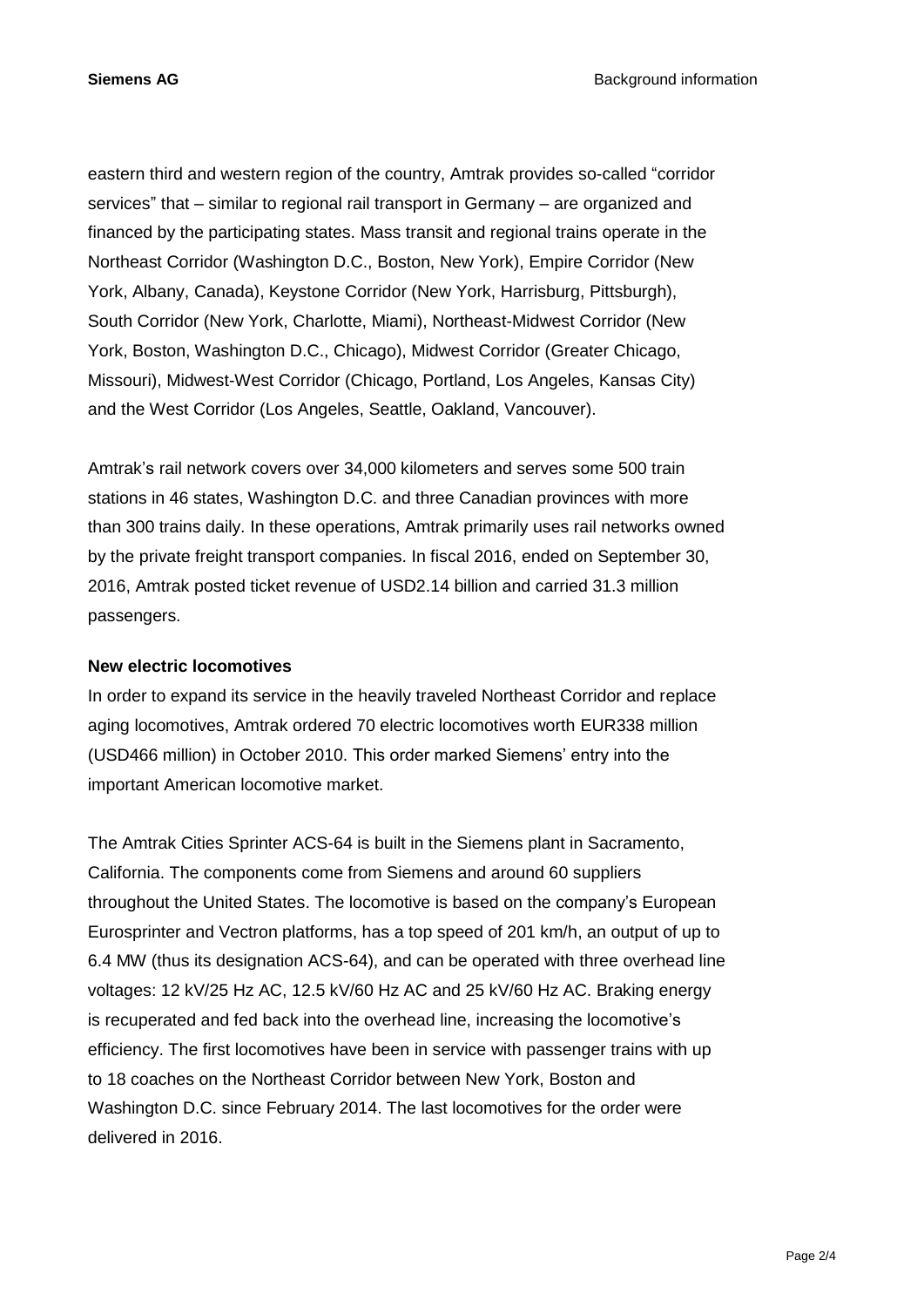**Siemens AG** Background information

In September 2014, Siemens received an order to take over maintenance of the ACS-64 locomotives for a period of 15 years. Technicians from Siemens working at four locations (Boston, New York, Wilmington/Delaware and Washington D.C.) ensure the reliability and highest availability of the 70 electric locomotives.

### **New diesel-electric locomotives**

For Amtrak's regional passenger service in a number of rail corridors in the United States, the Departments of Transportation in Illinois, Michigan, Missouri, California and Washington as well as the Maryland Transit Administration ordered a total of 92 high-performance Charger SC-44 diesel-electric locomotives from Siemens in 2014 and 2015. They are replacing aging locomotives and provide new capacity for expanding commuter and intercity express service.

The diesel-electric locomotives have a top speed of 201 km/h, meet the stringent requirements of the Environmental Protection Agency (EPA) with very low emissions and are thus certified as "Tier 4." The Charger is currently the most environmentally friendly passenger diesel-electric locomotive operating in the United States. The Charger is built at the Siemens plant in Sacramento.

# **Expanding the traction power supply**

In 2014, Siemens won an order from Amtrak to build a new Sitras SFC Plus static frequency converter for the traction power feed-in station in the Metuchen district of Edison, New Jersey. The order includes two 30-megawatt converter blocks and the integration of modular multilevel converter technology into the existing 25-Hz traction power supply. The main components of the system are a power converter that converts the three-phase AC supply directly into a single-phase AC supply at the required frequency, as well as an input and output transformer. The modular multilevel converter technology implemented in Sitras SFC Plus static frequency converters has the advantage that in many applications there is no need for a traction transformer when feeding electricity into the traction power line. The converter station at Metuchen is currently being commissioned, with an expected completion date of mid 2017.